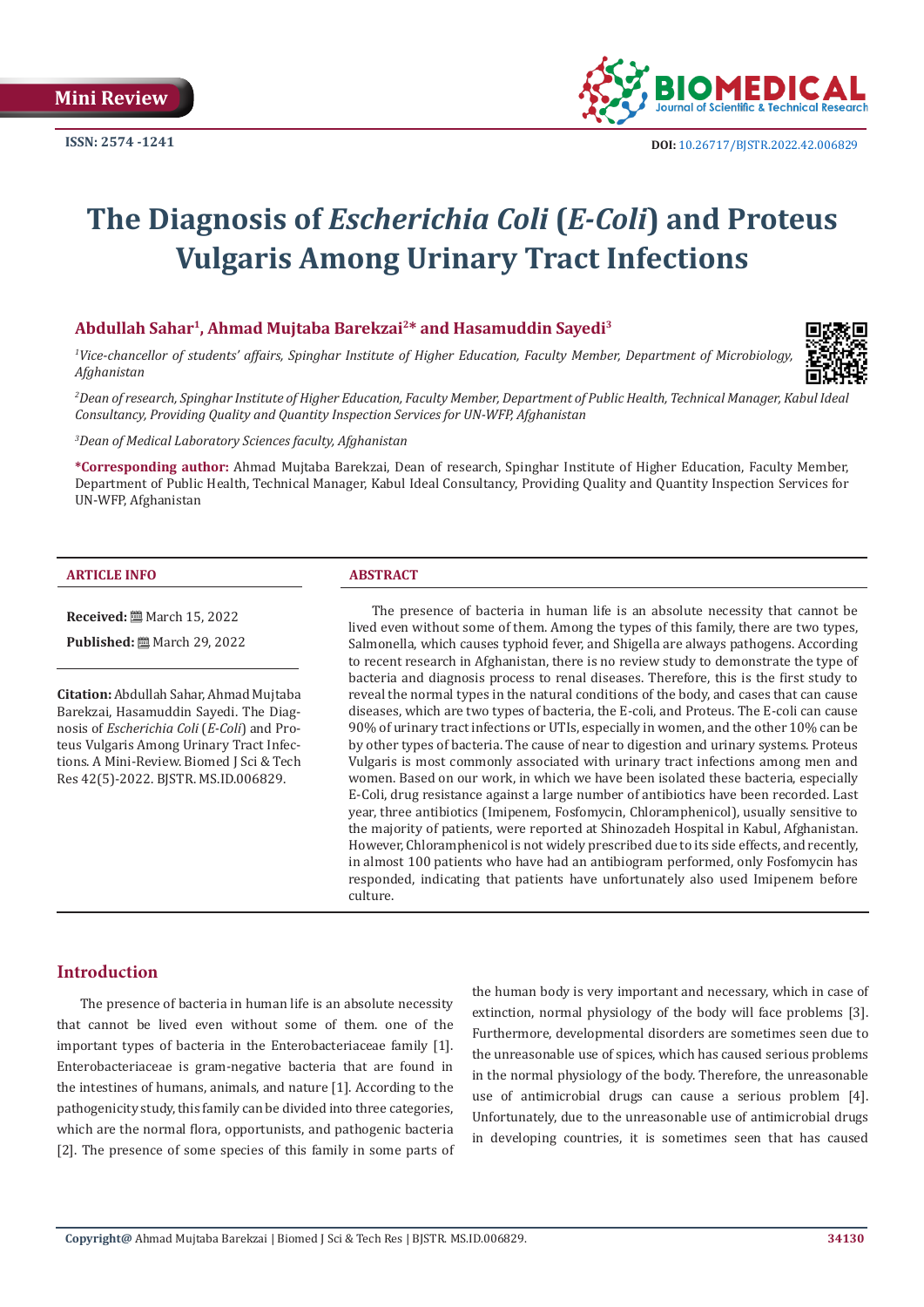serious problems in the normal physiology of the body. Among the types of this family, there are two types, Salmonella, which causes typhoid fever, and Shigella are always pathogens [5]. The normal types in the natural conditions of the body, and cases that can cause diseases, which are two types of bacteria, the E-coli, and Proteus. The E-coli can cause 90% of urinary tract infections or UTIs, especially in women, and the other 10% can be by other types of bacteria [6]. The cause of near digestion and urinary systems [7]. Proteus Vulgaris is most commonly associated with urinary tract infections among men and women [8]. According to recent research in Afghanistan, there is no review study to demonstrate the type of bacteria and diagnosis process to renal diseases. Therefore, this is the first study to diagnose Escherichia coli (E-coli) and Proteus Vulgaris among urinary tract infections at shinozadah Hospital, Kabul, Afghanistan.

# **Method of Collecting Samples to Detect these Two Bacteria**

This study is a review of culturing among urinary tract. For the culture of these two bacteria, samples should be collected in sterile equipment and containers, and it is better to inform the patients to wash their genitals with soap and water and collect the middle part of their urine in a sterile manner. Remember, that the method of collecting samples is very important for the detection of microbes has a very important effect. If not collected properly, the result will not be accurate. The study was ethically approved by the SU Ethics Committee (code: 1386-1404).

#### **Culture Process**



**Figure 1:** The sample of *E-coli* and Proteus Vulgaris.

These two bacteria are usually cultured in one of the selected media such as MaCconkey media, EMB, etc. The Media selection is usually related to the work of the microbiologist. Sample culture is done in the streak method and we can take a result after 24 hours. There are three samples of culture: (Figures 1-3)

**Figure 2:** *E-coli*, Chocolate agar, and MacConkey.

#### **Antibiogram**

After the culture, if one of these two bacteria is positive, an antibiogram should be done based on standard methods, which is the method of disk diffusion. When we choose a disc, we should be very careful to choose the discs' bests drugs which means we must know about drug resistance which has been said before. Unfortunately, in tropical countries, drug resistance to antibiotics has increased so much that it may catastrophic after some years.